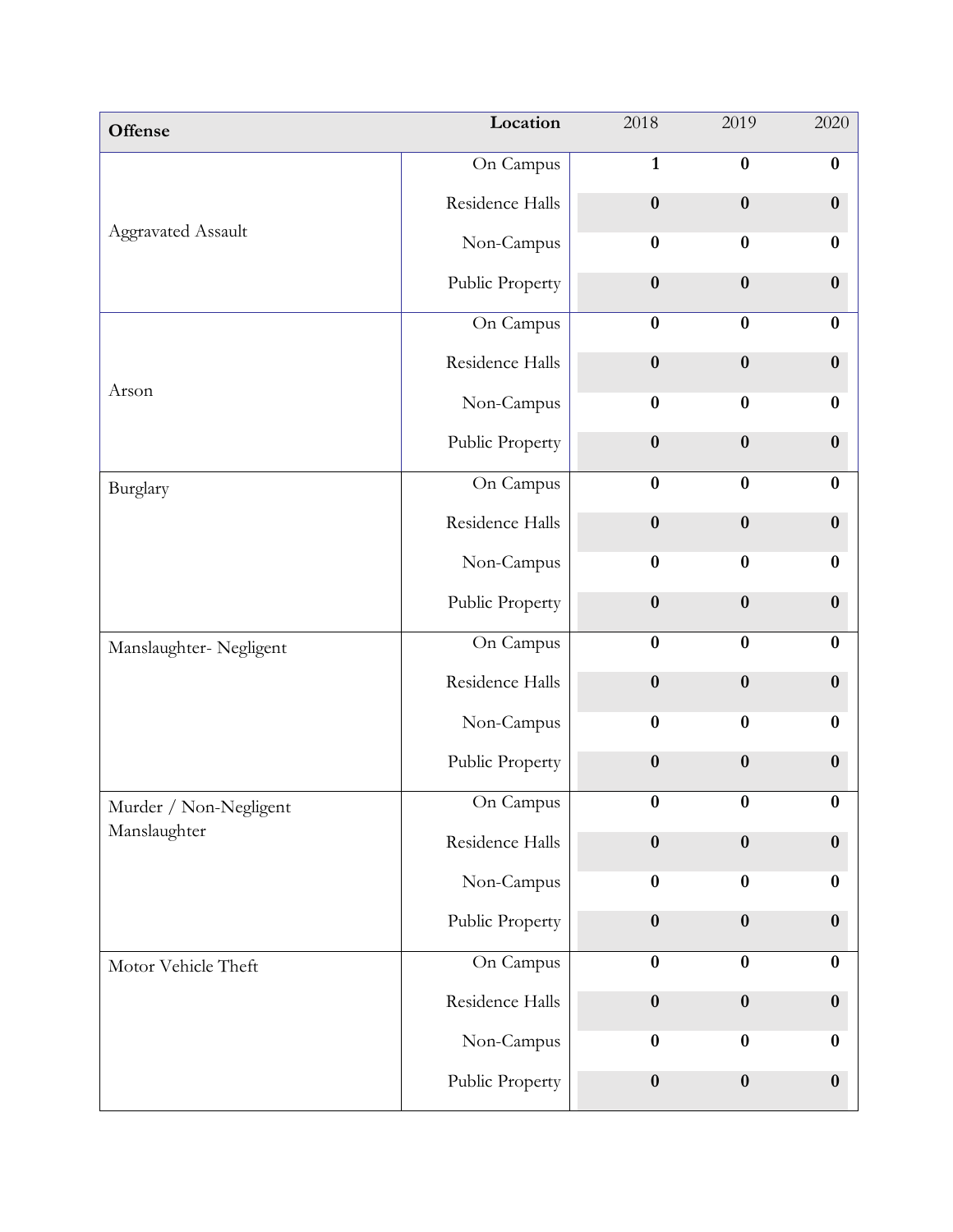| Robbery                      | On Campus       | $\bf{0}$ | $\bf{0}$ | $\bf{0}$         |
|------------------------------|-----------------|----------|----------|------------------|
|                              | Residence Halls | $\bf{0}$ | $\bf{0}$ | $\bf{0}$         |
|                              | Non-Campus      | $\bf{0}$ | $\bf{0}$ | $\bf{0}$         |
|                              | Public Property | $\bf{0}$ | $\bf{0}$ | $\bf{0}$         |
| Sex Offense (Rape)           | On Campus       | $\bf{0}$ | $\bf{0}$ | $\boldsymbol{0}$ |
|                              | Residence Halls | $\bf{0}$ | $\bf{0}$ | $\bf{0}$         |
|                              | Non-Campus      | $\bf{0}$ | $\bf{0}$ | $\bf{0}$         |
|                              | Public Property | $\bf{0}$ | $\bf{0}$ | $\bf{0}$         |
| Sex Offense (Fondling)       | On Campus       | $\bf{0}$ | $\bf{0}$ | $\bf{0}$         |
|                              | Residence Halls | $\bf{0}$ | $\bf{0}$ | $\bf{0}$         |
|                              | Non-Campus      | $\bf{0}$ | $\bf{0}$ | $\bf{0}$         |
|                              | Public Property | $\bf{0}$ | $\bf{0}$ | $\bf{0}$         |
| Sex Offense (Incest)         | On Campus       | $\bf{0}$ | $\bf{0}$ | $\boldsymbol{0}$ |
|                              | Residence Halls | $\bf{0}$ | $\bf{0}$ | $\bf{0}$         |
|                              | Non-Campus      | $\bf{0}$ | $\bf{0}$ | $\bf{0}$         |
|                              | Public Property | $\bf{0}$ | $\bf{0}$ | $\bf{0}$         |
| Sex Offense (Statutory Rape) | On Campus       | $\bf{0}$ | $\bf{0}$ | $\bf{0}$         |
|                              | Residence Halls | $\bf{0}$ | $\bf{0}$ | $\bf{0}$         |
|                              | Non-Campus      | $\bf{0}$ | $\bf{0}$ | $\bf{0}$         |
|                              | Public Property | $\bf{0}$ | $\bf{0}$ | $\bf{0}$         |

### **Hate Crimes**

Regarding Hate Crimes Statistics for 2018, 2019, and 2020—College of Saint Mary is required by federal law to include in this report all incidents reported to the Safety and Security Department or to other campus security authorities that involved any of the crimes listed above, as well as for larcenytheft, simple assault, intimidation, and vandalism of property, if these crimes also manifested evidence that the victim was intentionally selected because of the victim's actual or perceived race, gender, religion, sexual orientation, ethnicity, national origin, gender identity, or disability.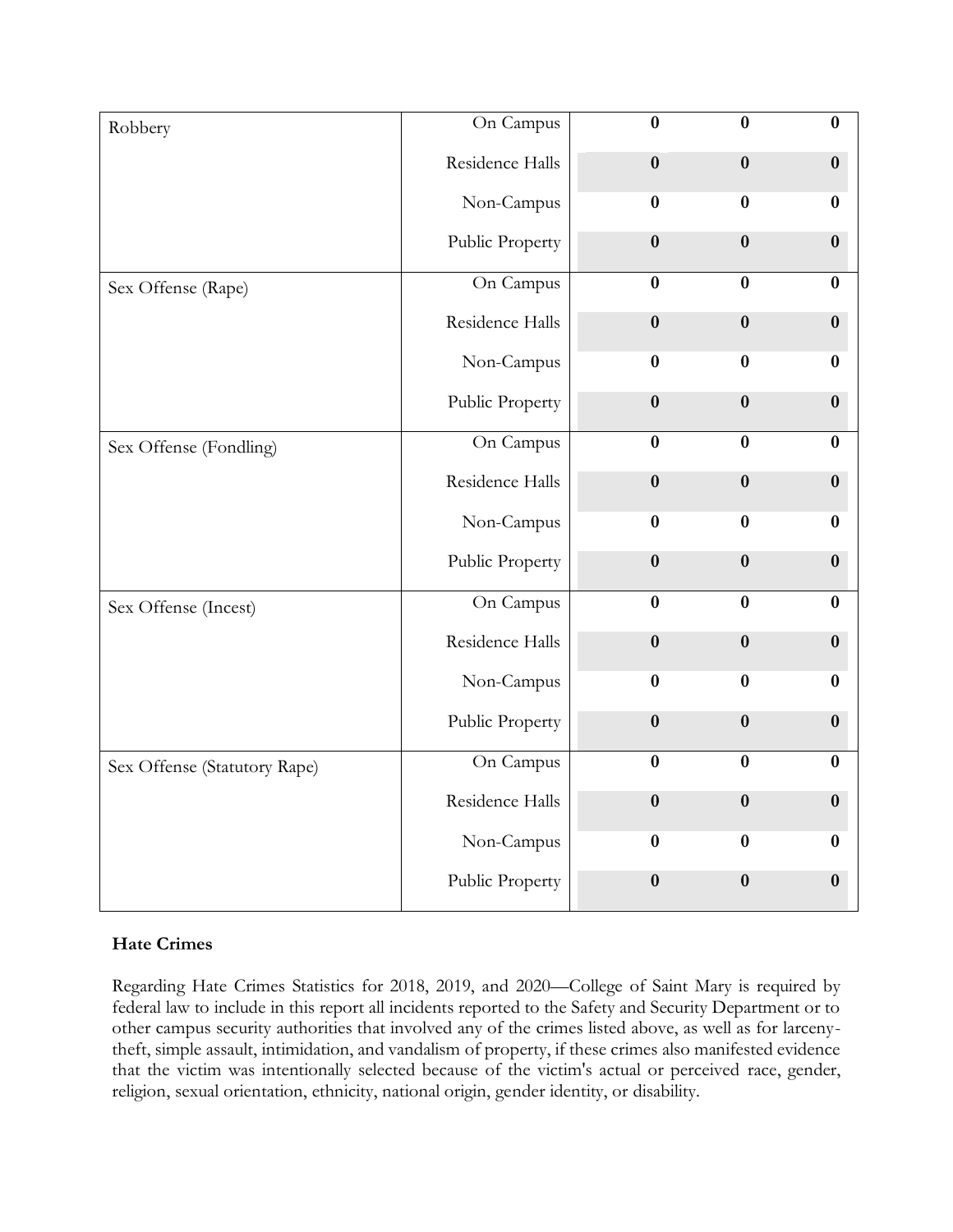#### **Reported Hate Crimes**

Hate crimes on campus:

- 2018—No hate crimes were reported.
- 2019—No hate crimes were reported.
- 2020—No hate crimes were reported.

Hate crimes in on-campus housing:

- 2018—No hate crimes were reported.
- 2019—No hate crimes were reported.
- 2020—No hate crimes were reported.

Hate crimes non-campus:

- 2018—No hate crimes were reported.
- 2019—No hate crimes were reported.
- 2020—No hate crimes were reported.

Hate crimes on public property:

- 2018—No hate crimes were reported.
- 2019—No hate crimes were reported.
- 2020—No hate crimes were reported.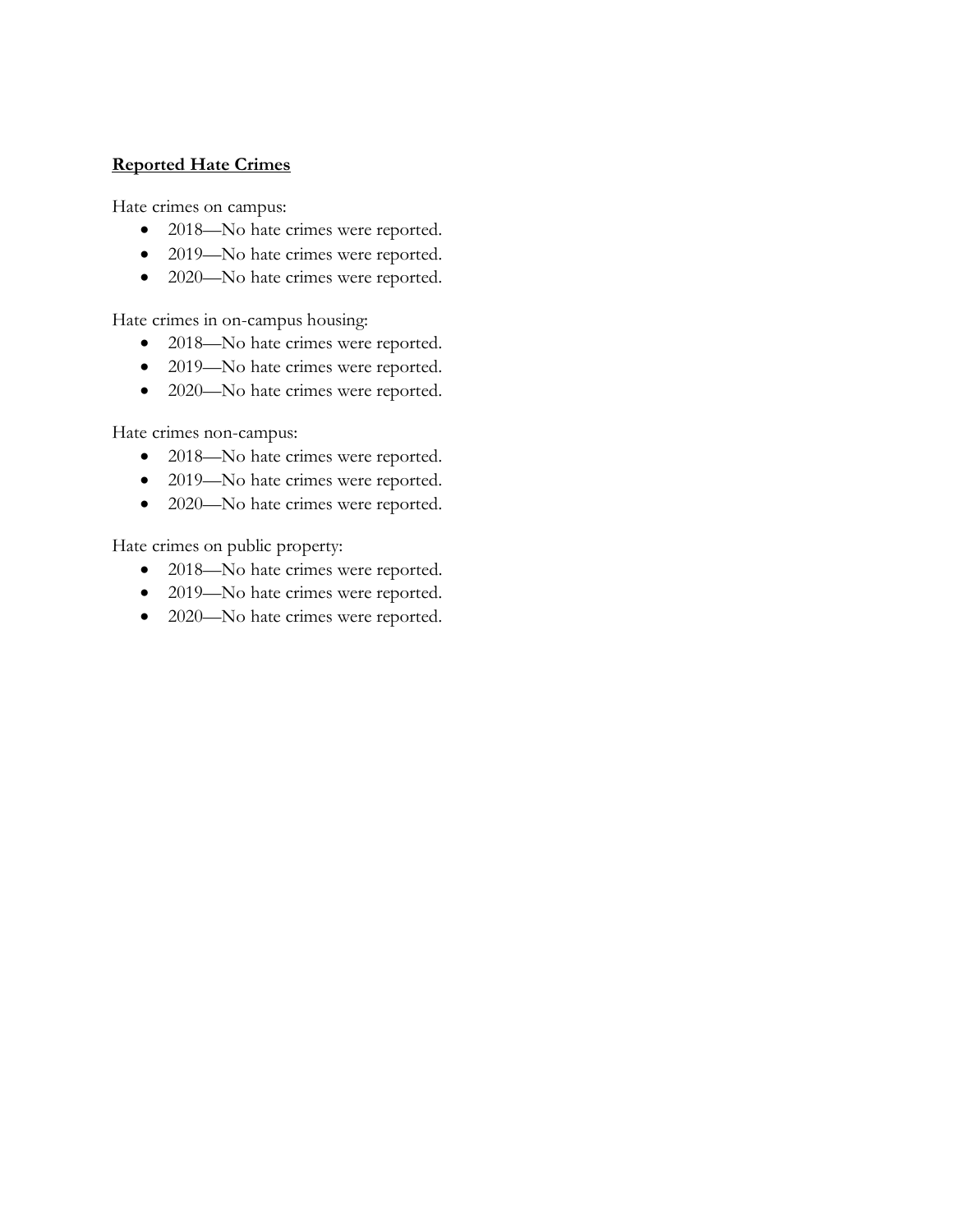### **ARRESTS**

| Offense                            | Location        | 2018     | 2019     | 2020             |
|------------------------------------|-----------------|----------|----------|------------------|
| Liquor Law Violations              | On Campus       | $\bf{0}$ | $\bf{0}$ | $\bf{0}$         |
|                                    | Residence Halls | $\bf{0}$ | $\bf{0}$ | $\bf{0}$         |
|                                    | Non-Campus      | $\bf{0}$ | $\bf{0}$ | $\bf{0}$         |
|                                    | Public Property | $\bf{0}$ | $\bf{0}$ | $\boldsymbol{0}$ |
| Drug Law Violations                | On Campus       | $\bf{0}$ | $\bf{0}$ | $\bf{0}$         |
|                                    | Residence Halls | $\bf{0}$ | $\bf{0}$ | $\bf{0}$         |
|                                    | Non-Campus      | $\bf{0}$ | $\bf{0}$ | $\boldsymbol{0}$ |
|                                    | Public Property | $\bf{0}$ | $\bf{0}$ | $\bf{0}$         |
| <b>Illegal Weapons Possessions</b> | On Campus       | $\bf{0}$ | $\bf{0}$ | $\bf{0}$         |
|                                    | Residence Halls | $\bf{0}$ | $\bf{0}$ | $\bf{0}$         |
|                                    | Non-Campus      | $\bf{0}$ | $\bf{0}$ | $\bf{0}$         |
|                                    | Public Property | $\bf{0}$ | $\bf{0}$ | $\bf{0}$         |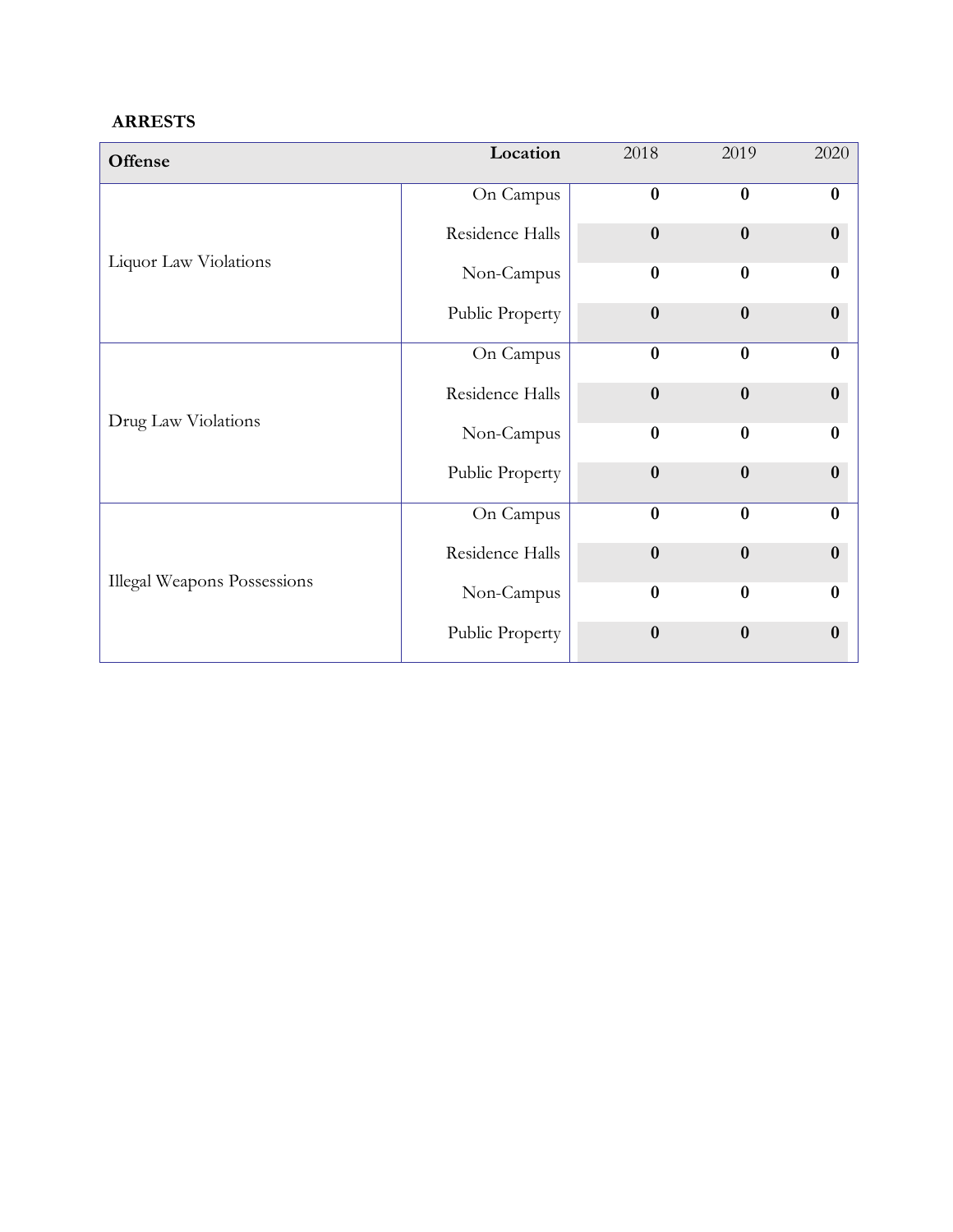| Offense                            | Location        | 2018             | 2019             | 2020                    |
|------------------------------------|-----------------|------------------|------------------|-------------------------|
| Liquor Law Violations              | On Campus       | 5                | 13               | $\overline{\mathbf{4}}$ |
|                                    | Residence Halls | 5                | 13               | $\overline{\mathbf{4}}$ |
|                                    | Non-Campus      | $\bf{0}$         | $\bf{0}$         | $\bf{0}$                |
|                                    | Public Property | $\boldsymbol{0}$ | $\bf{0}$         | $\bf{0}$                |
| Drug Law Violations                | On Campus       | $\mathbf{1}$     | $\mathbf{1}$     | $\bf{0}$                |
|                                    | Residence Halls | $\mathbf{1}$     | $\mathbf{1}$     | $\bf{0}$                |
|                                    | Non-Campus      | $\bf{0}$         | $\bf{0}$         | $\bf{0}$                |
|                                    | Public Property | $\boldsymbol{0}$ | $\boldsymbol{0}$ | $\boldsymbol{0}$        |
| <b>Illegal Weapons Possessions</b> | On Campus       | $\mathbf{1}$     | $\mathbf{1}$     | $\bf{0}$                |
|                                    | Residence Halls | $\mathbf{1}$     | $\mathbf{1}$     | $\bf{0}$                |
|                                    | Non-Campus      | $\bf{0}$         | $\bf{0}$         | $\bf{0}$                |
|                                    | Public Property | $\bf{0}$         | $\bf{0}$         | $\bf{0}$                |

## **REFFERED FOR DISCIPLINARY ACTIONS**